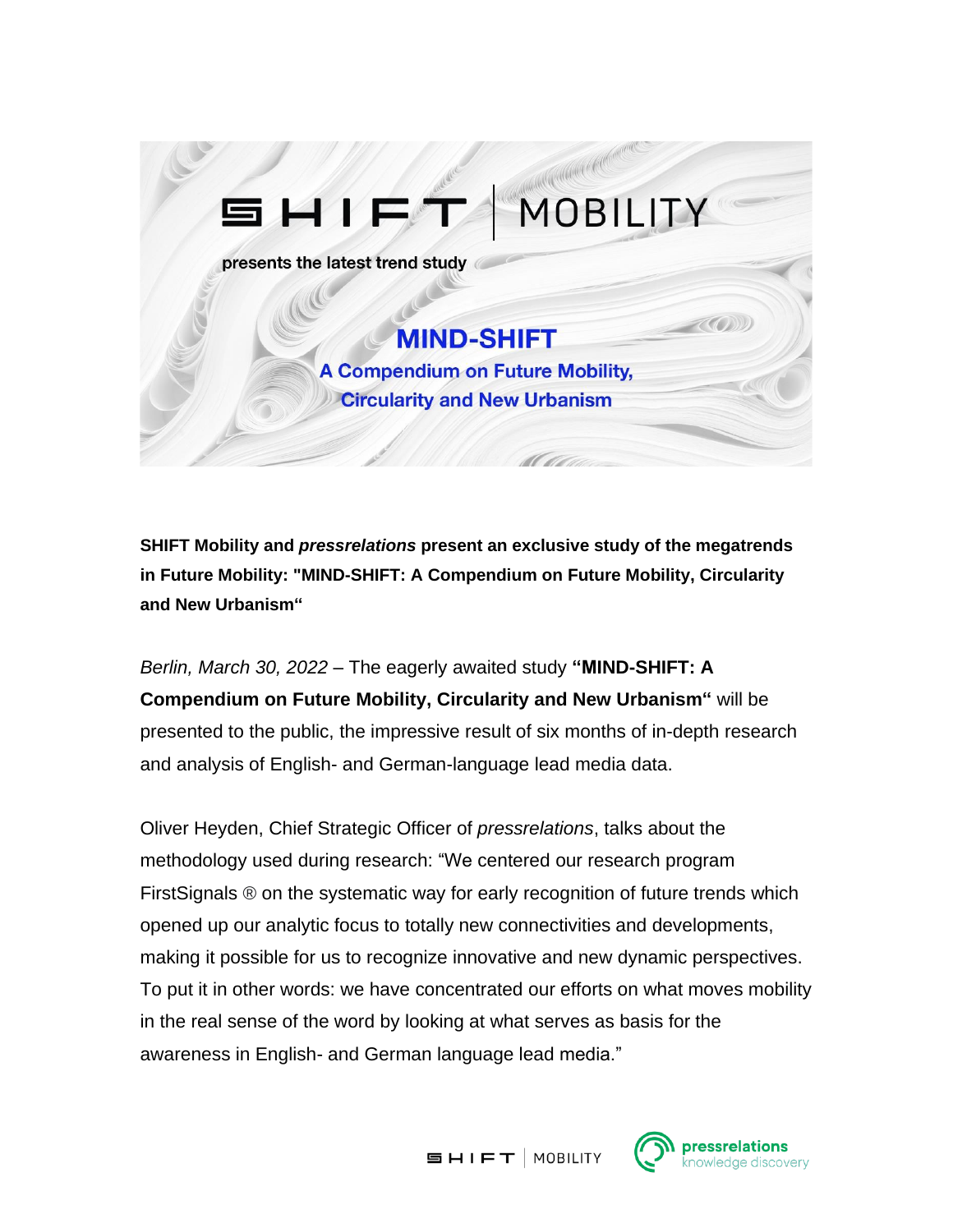E-Mobility, Software & In-Car-Tech, Circularity & Sustainability, New Urbanism and Logistics are some of the central issues at the heart of the new study, a preview of the fascinating subject matters and possible solutions awaiting all of us, and an in-depth look at the challenges, the latest developments and opportunities of the future.

Just in the field of mobility and digitization, media coverage increased by a phenomenal 800% in the past year alone with the main focus on digital services in the automotive industry. For 40% of the European customers, and 80% of those from China, the improved range of products in that specific field was reason enough to change their automotive brand.

The inadequate charging infrastructure is still the main discussion point when talking about mobility. Huge electric charging stations with quick-charging points represent old conventional gas station-thinking from the time of combustion engines. That slows down an effective build-up of a network of charging points as they turned out to be too expensive, too complex, and take too much time to install. Small charging points – like parking meters – are needed instead to take advantage of the ever-present availability of electricity. That way the downtime of cars, 85% of their time after all, could be used effectively.

The paradigm of smart cities loses attractiveness, for years the dominant factor in urban research. Urban flight has become a mass phenomenon, and so has become a serious concern for the cities. In its stead, urban concepts are concentrating more and more on quality of life and climate resilience.

Another example is "Shipageddon," the supply-chain-crisis in the field of logistics. Mark Leonard, one of the world's leading political scientists, has called it "the Connectivity Wars," increasing protectionism globally leading to an increase in bilateral trade agreements from 38 in 1994 to 354 today.